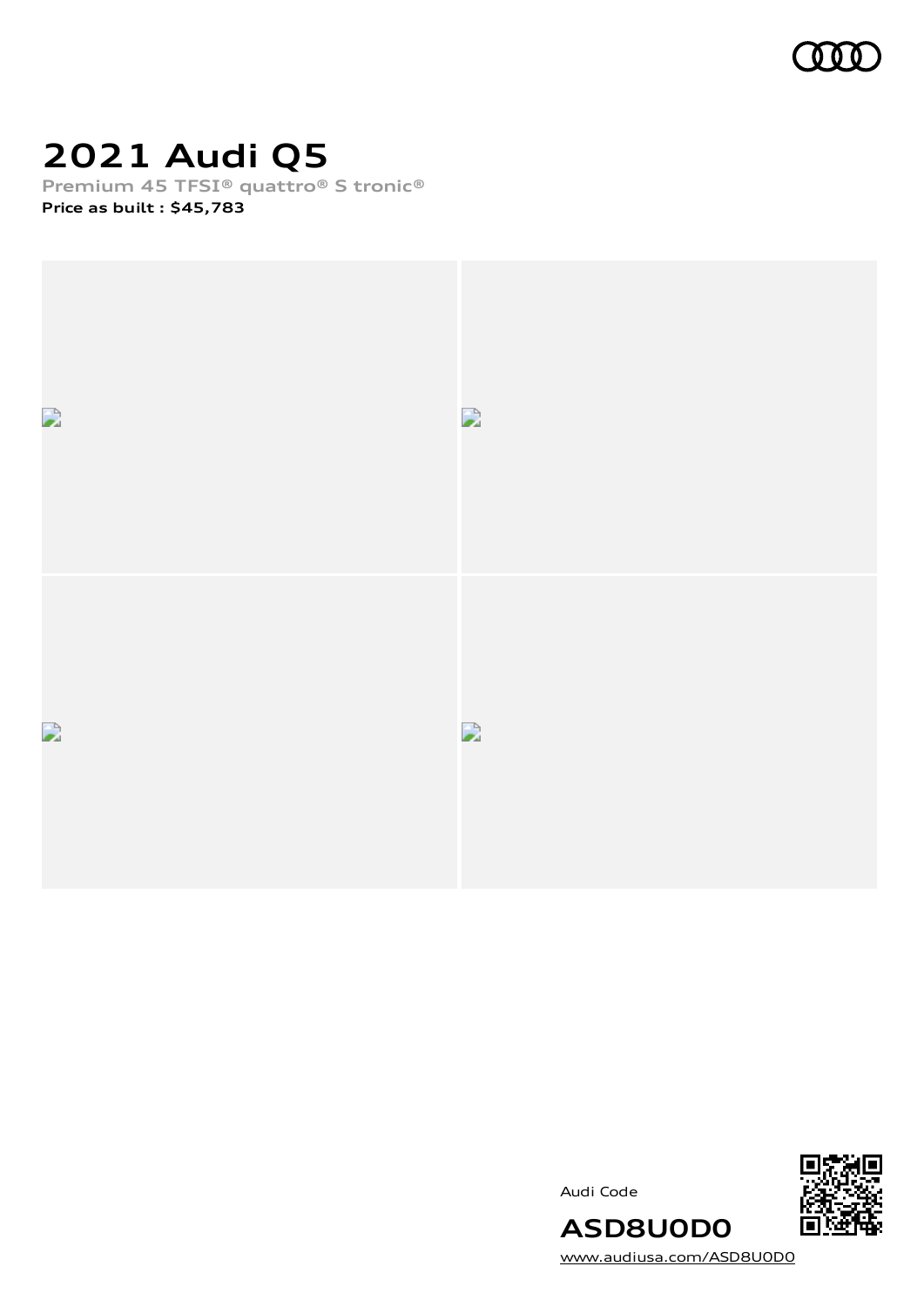## **Summary**

#### **Audi 2021 Audi Q5** Premium 45 TFSI® quattro® S tronic®

**Price as buil[t](#page-10-0)** \$45,783

#### **Exterior colour**

Mythos Black metallic

### $\overline{\phantom{a}}$

#### **Further Information**

|                 | N٥           |
|-----------------|--------------|
| Mileage         | 11,562 miles |
| Type of vehicle | Used car     |

**Warranty**

#### **Interior colour**

| Seats     | Black with Rock Gray stitching |
|-----------|--------------------------------|
| Dashboard | Black                          |
| Carpet    | Black                          |
| Headliner | Gray                           |

#### **Audi Code** ASD8U0D0

**Your configuration on www.audiusa.com** [www.audiusa.com/ASD8U0D0](https://www.audiusa.com/ASD8U0D0)

**Commission number** 080476450a0e09b1633e

#### **Technical Specifications**

| Engine type                  | 2.0-liter four-cylinder                       |
|------------------------------|-----------------------------------------------|
| stroke                       | Displacement/Bore and 1,984/82.5 x 92.8 cc/mm |
| Max. output                  | 261 HP                                        |
| Torque                       | 273 lb-ft@rpm                                 |
| Top track speed              | 130 mph $1$                                   |
| Acceleration (0 - 60<br>mph) | 5.7 seconds                                   |
| Recommended fuel             | Premium                                       |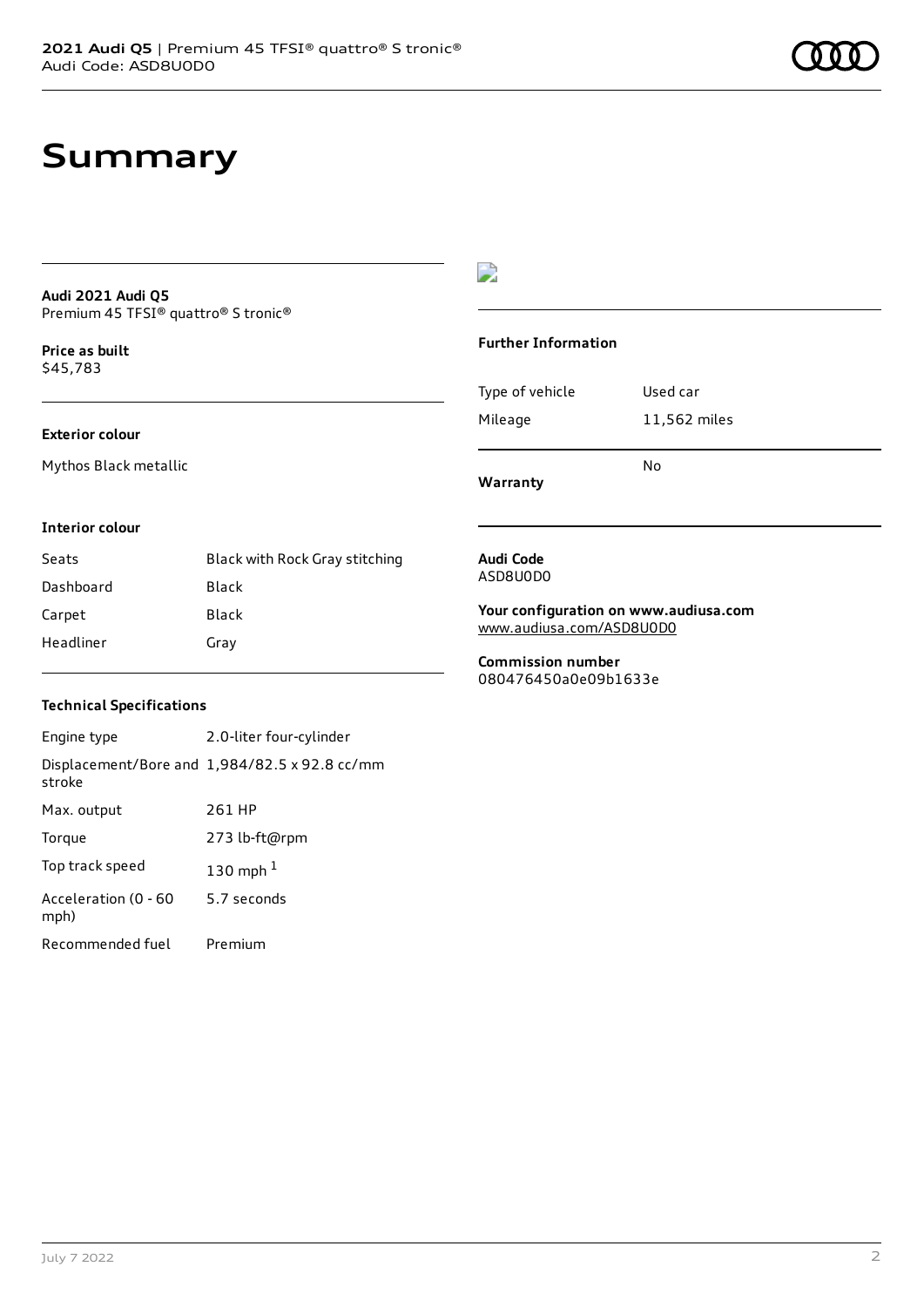# **Equipment**

Mythos Black metallic

Audi advanced key-keyless start, stop and entry

Power-adjustable, auto-dimming, power-folding, heated exterior side mirrors with memory

Convenience package

Power panoramic sunroof

SiriusXM® with 90-day All Access trial subscription





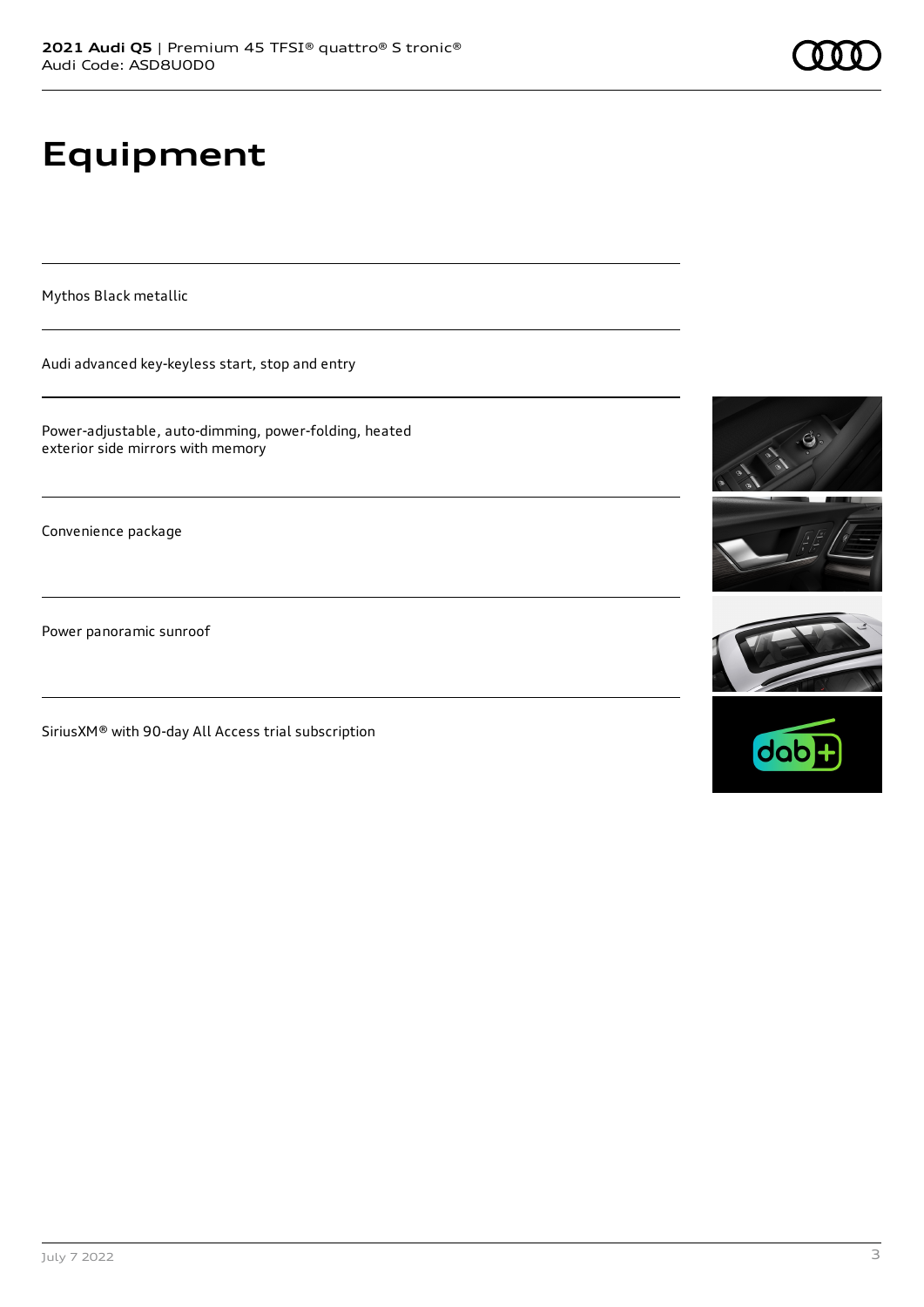| 4H <sub>5</sub> | Electronic rear child door locks                                |
|-----------------|-----------------------------------------------------------------|
| 8T2             | Cruise control system                                           |
| VC <sub>2</sub> | Garage door opener (Homelink®)                                  |
| OZ7             | Speed-sensitive electromechanical power<br>steering system      |
| 7K6             | Tire-pressure monitoring system                                 |
| 4X3             | Advanced Airbag Protection System                               |
| 3B7             | Lower Anchors and Tethers for Children<br>(LATCH) in rear seats |
| 4UB             | Driver and front passenger airbags                              |
| UH1             | Electromechanical parking brake                                 |
|                 |                                                                 |

#### **Exterior**

| 1D8   | Trailer hitch provision                               |
|-------|-------------------------------------------------------|
| 1S1   | Tool kit and floor jack                               |
| 1 B A | Standard suspension                                   |
| 3S1   | Aluminum roof rails                                   |
| 5]1   | Tailgate roof spoiler                                 |
| 8IT   | Full LED headlights with DRL signature                |
| HX2   | 235/60 R18 all-season tires                           |
| 8VM   | LED taillights with dynamic turn signal               |
| VJ1   | Full paint finish                                     |
| 4KC   | Heat-insulating side and rear windows                 |
| 4ZB   | Aluminum trim around exterior windows                 |
| 41 V  | 18" 5-arm-star design wheels with all-season<br>tires |

| <b>Interior</b> |                                                                                            |
|-----------------|--------------------------------------------------------------------------------------------|
| QE1             | Storage package                                                                            |
| 4M3             | Four beverage holders                                                                      |
| 7M1             | Aluminum front door sill inlays                                                            |
| 6N)             | Light cloth headliner                                                                      |
| 9AQ             | Three-zone automatic climate control<br>system                                             |
| 4L7             | Auto-dimming interior rear view mirror with<br>digital compass and Integrated Toll Module® |
| 001             | LED interior lighting package                                                              |
| 6E3             | Front center armrest                                                                       |
| 7F9             | Leather-wrapped gear selector                                                              |
| 4E7             | Power tailgate                                                                             |
| 5XF             | Driver and front-passenger extendable sun<br>visors with illuminated vanity mirrors        |
| 3NS             | Sliding, split folding 40/20/40 rear<br>seatbacks with adjustable recline                  |
| N1P             | Leather seat covers                                                                        |
| 4A3             | <b>Heated front seats</b>                                                                  |
| 5MP             | Brown Walnut Wood inlays                                                                   |

#### **Infotainment and Driver Assistance**

| 6K9 | Audi pre sense <sup>®</sup> city                                                   |
|-----|------------------------------------------------------------------------------------|
| 2H1 | Audi drive select                                                                  |
| IU1 | Audi smartphone interface                                                          |
| IW3 | Audi connect® CARE assistance and security<br>services (limited time subscription) |
| 7X2 | Parking system plus                                                                |
| 7W3 | Audi pre sense <sup>®</sup> basic and rear                                         |
| KA7 | Rear view camera                                                                   |

### **(1/2)**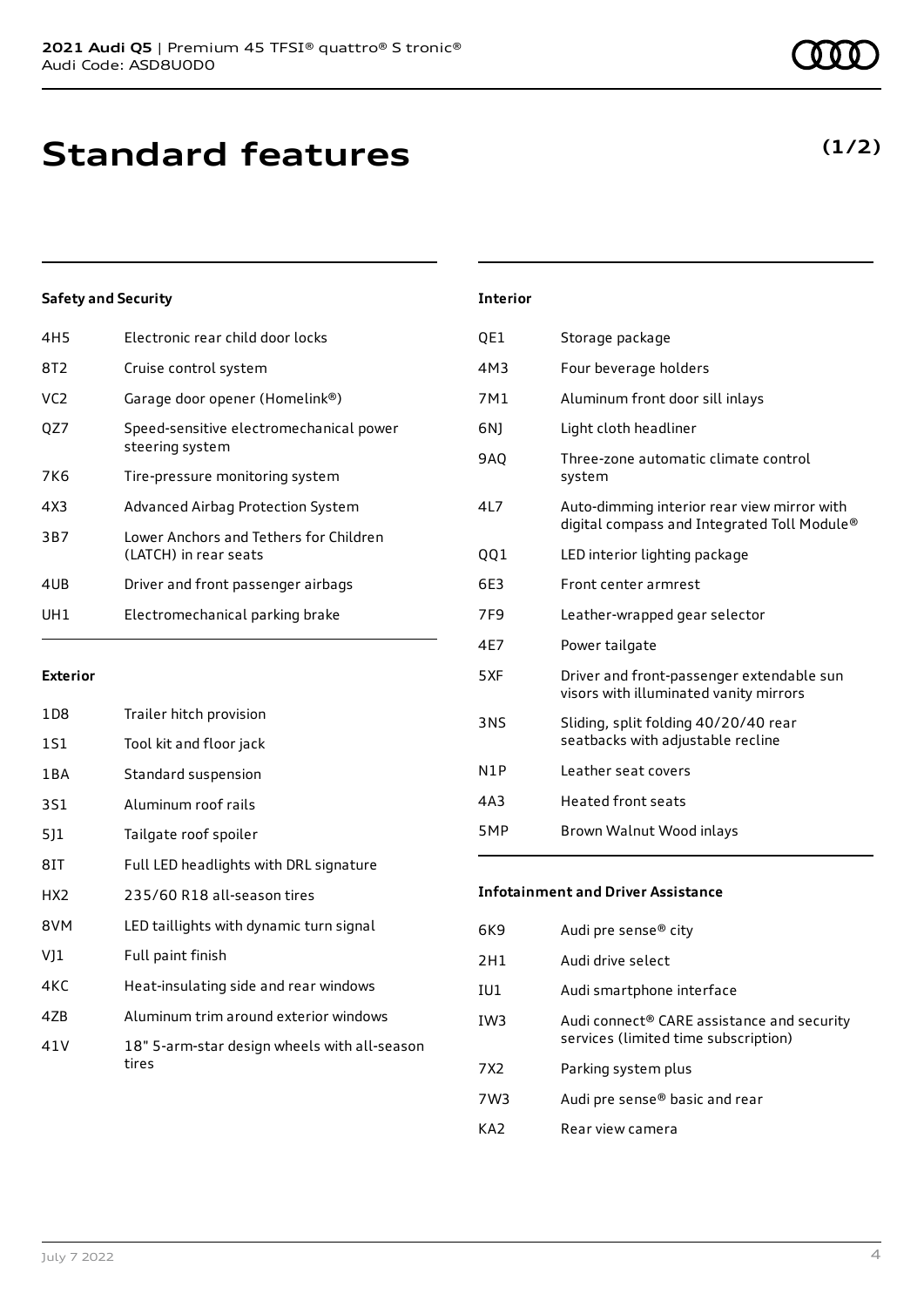**(2/2)**

## **Standard features**

#### **Infotainment and Driver Assistance**

| 8G1 | High beam assist                                                  |
|-----|-------------------------------------------------------------------|
| 9VD | Audi sound system                                                 |
| 9S7 | 7.0" color driver information system                              |
| 7Y1 | Audi side assist                                                  |
| 613 | Audi active lane assist                                           |
| 9ZX | Preparation for mobile phone (Bluetooth®)<br>with streaming audio |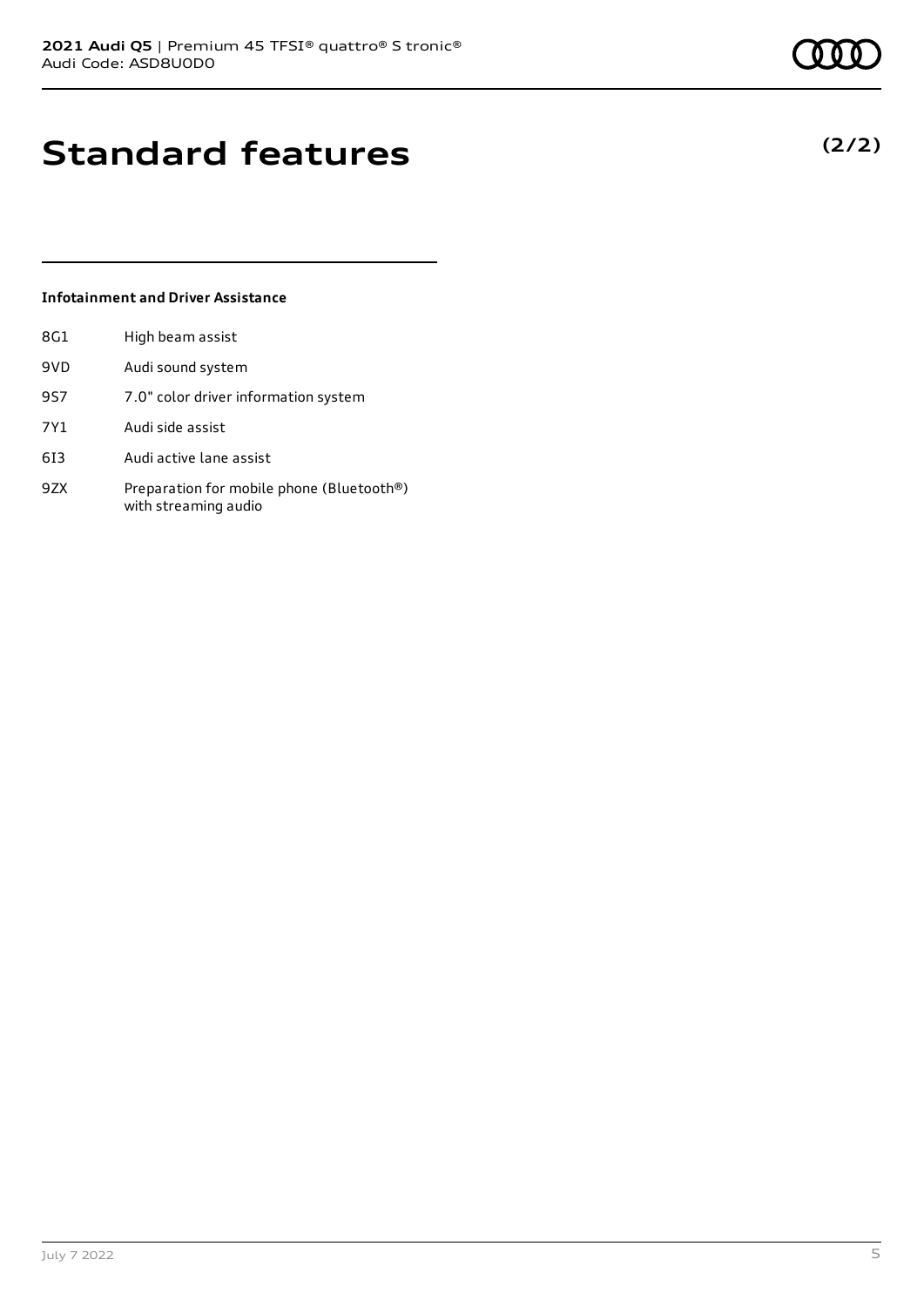## **Dealer remarks**

ONE OWNER, CLEAN CARFAX/NO ACCIDENTS REPORTED, SERVICE RECORDS AVAILABLE, BLUETOOTH/HANDS FREE CELLPHONE, 2 SETS OF KEYS, FACTORY CERTIFICATION, BACK UP CAMERA, REMAINDER OF FACTORY WARRANTY, MOONROOF/SUNROOF, AUDI FACTORY CERTIFIED, QUATTRO, Q5 45 Premium quattro, 4D Sport Utility, 2.0L Turbocharged, 7-Speed Automatic S tronic, quattro, Mythos Black Metallic, Black Leather, ABS brakes, Alloy wheels, Audi Advanced Key, Auto-Dimming Power Folding Exterior Mirrors, Compass, Convenience Package, Driver Seat Memory, Electronic Stability Control, Front dual zone A/C, Heated door mirrors, Heated front seats, Heated Steering Wheel, Illuminated entry, Low tire pressure warning, Power Liftgate, Remote keyless entry, SiriusXM All Access Service, Traction control. 2021 Audi Q5 45 Premium quattro quattro 7-Speed Automatic S tronic 2.0L Turbocharged Mythos Black Metallic

#### Recent Arrival!

The Flemington Car & Truck Country dealership family is New Jersey's best resource for new and used cars. We offer 16 brands and over 6,000 vehicles at all of our different dealerships, and are all about our customers and building lasting relationship with every one we do business with. We are proud to have been given the title of New Jersey's Dealer of the Year by Dealer Rater for the past 2 years. We started from humble beginnings back in 1976 when owner Steve Kalafer purchased Ditschman Ford Lincoln Mercury in Frenchtown, NJ and three years later moved the dealership to Flemington, NJ. This became the foundation for the Flemington family of dealerships. Our commitment to customer satisfaction and quality products has been rewarded with many national and local awards like, Time Magazine Quality Dealer Award National Finalist, New Jersey Automotive Dealer of the Year, People Magazine Award for Outstanding Service and the Automotive New/Good Housekeeping Automotive Dealership Service Excellence Award. Call us today at (908) 389-6267.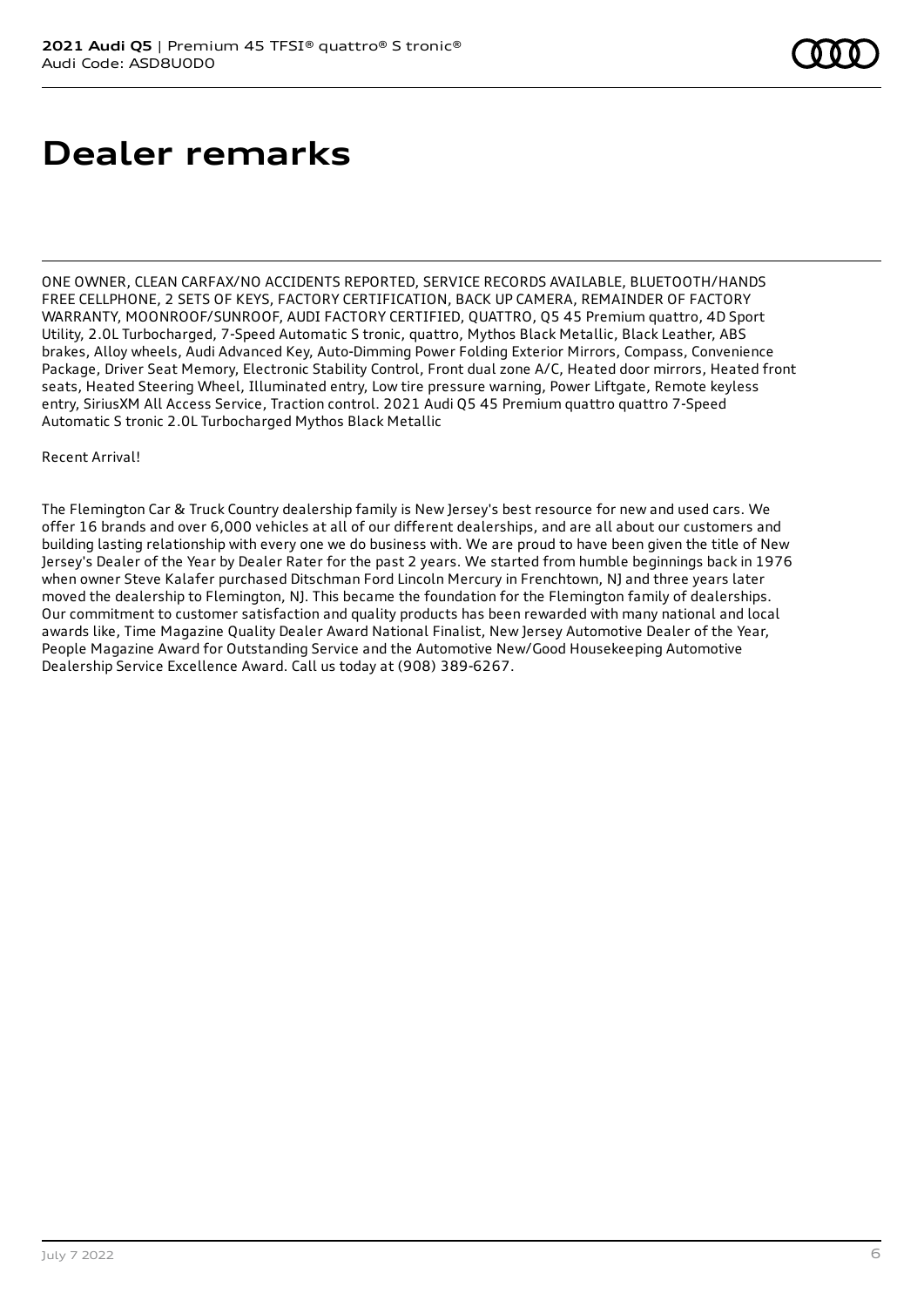# **Technical Specifications**

| <b>Engineering   Performance</b>            |                                                                       | <b>Steering</b>                            |                                                                                |
|---------------------------------------------|-----------------------------------------------------------------------|--------------------------------------------|--------------------------------------------------------------------------------|
| Engine type                                 | 2.0-liter four-cylinder                                               | Steering type                              | Electromechanical progressive                                                  |
| Power Level                                 | 45                                                                    |                                            | steering system                                                                |
| Max. output                                 | 261 HP                                                                | Turning diameter, curb- 38.7 ft<br>to-curb |                                                                                |
| Displacement                                | 2.0 l                                                                 | Steering ratio                             | 15.9:1                                                                         |
| Towing capacity                             | 4,400 lb                                                              |                                            |                                                                                |
| Torque                                      | 273 lb-ft@rpm                                                         | Suspension                                 |                                                                                |
| Valvetrain                                  | 16-valve DOHC with Audi valvelift<br>system and variable valve timing | Front axle                                 | Five-link suspension - Audi comfort                                            |
| Acceleration (0 - 60                        | 5.7 seconds                                                           |                                            | suspension                                                                     |
| mph)                                        |                                                                       | Rear axle                                  | Five-link suspension - Audi comfort                                            |
| Engine block                                | Cast-iron                                                             |                                            | suspension                                                                     |
| Induction/fuel injection Turbocharged/TFSI® |                                                                       |                                            |                                                                                |
| Cylinder head                               | Aluminum-alloy                                                        | <b>Brake system</b>                        |                                                                                |
| stroke                                      | Displacement/Bore and 1,984/82.5 x 92.8 cc/mm                         | Front brakes                               | 13.3 (ventilated disc) in                                                      |
| Top track speed <sup>1</sup>                | 130 mph                                                               | Rear brakes                                | 13.0 (ventilated disc) in                                                      |
| <b>Electrical system</b>                    |                                                                       | <b>Body</b>                                |                                                                                |
| Hybrid engine                               | 12-volt Mild Hybrid Electric Vehicle<br>(MHEV) technology             | Material                                   | Lightweight technology-multi-<br>material construction (steel and<br>aluminum) |
| <b>Driveline</b>                            |                                                                       | <b>Warranty   Maintenance</b>              |                                                                                |

Drivetrain type quattro<sup>®</sup> all-wheel drive with ultra<sup>®</sup> technology Transmission Seven-speed S tronic® dual-clutch

automatic transmission

Warranty 4-year/50,000-mile Audi New Vehicle Limited Warranty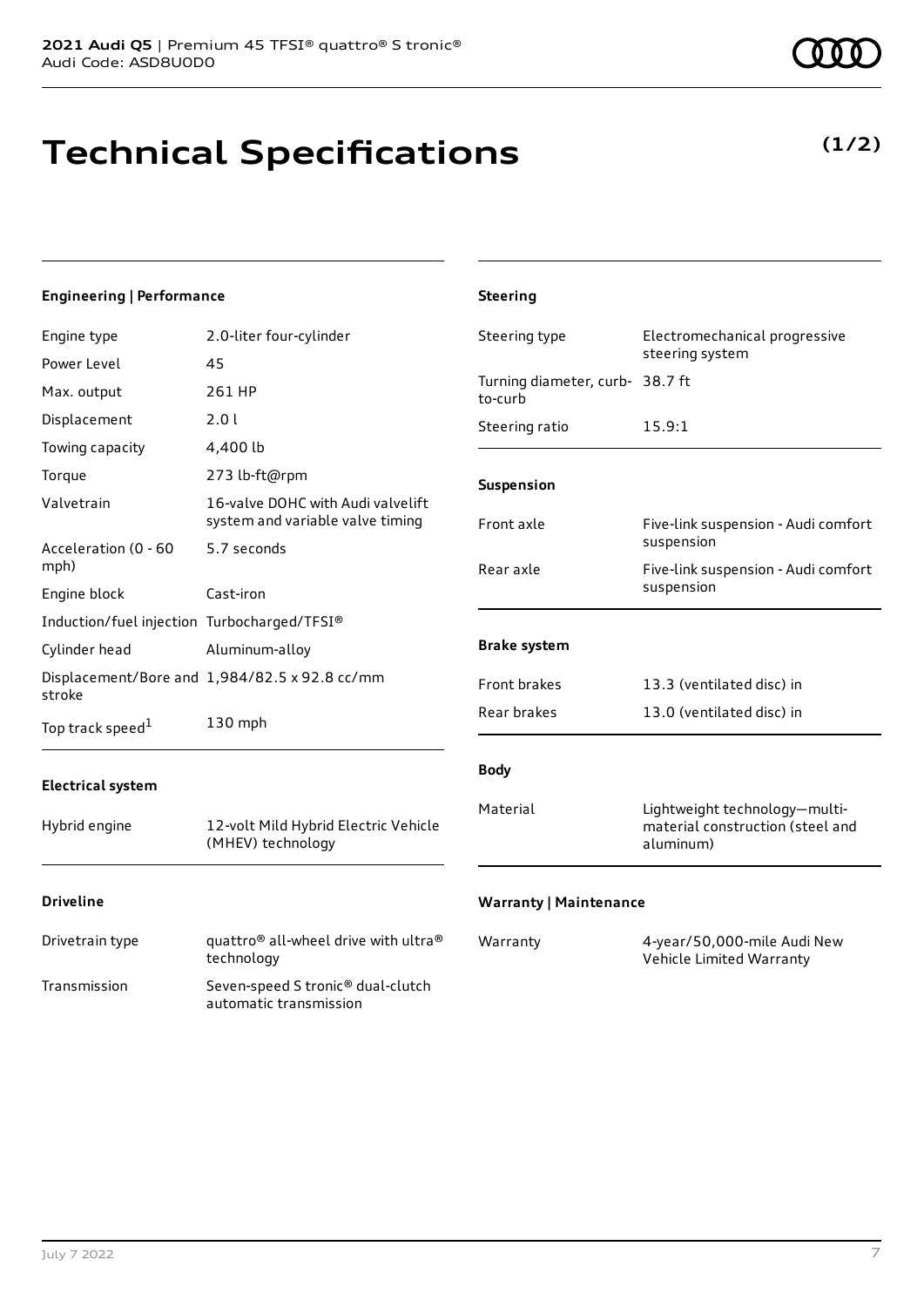## **Technical Specifications**

#### **Exterior Measurements**

| Height                           | 65.5 in  |
|----------------------------------|----------|
| Overall width without<br>mirrors | 74.5 in  |
| Length                           | 184.3 in |
| Wheelbase                        | 111.0 in |
| Overall width with<br>mirrors    | 84.2 in  |
| Track rear                       | 63.3 in  |
| Track front                      | 63.6 in  |
| Curb weight                      | 4.079 lb |

#### **Interior measurements**

| Seating capacity                          | 5                                                  |
|-------------------------------------------|----------------------------------------------------|
| Shoulder room, rear                       | 56.5 in                                            |
| Head room with front<br>sunroof           | 38.1 in                                            |
| Leg room, rear                            | 38.0 in                                            |
| Shoulder room, front                      | 57.7 in                                            |
| Head room with rear<br>sunroof            | 37.7 in                                            |
| Head room, rear                           | 39.3 in                                            |
| Leg room, front                           | 40.9 in                                            |
| Head room, front                          | 39.6 in                                            |
| Cargo volume, rear<br>seatbacks up/folded | 25.8/54.0 (25.6/53.5 with<br>sunroof) cu ft, cu ft |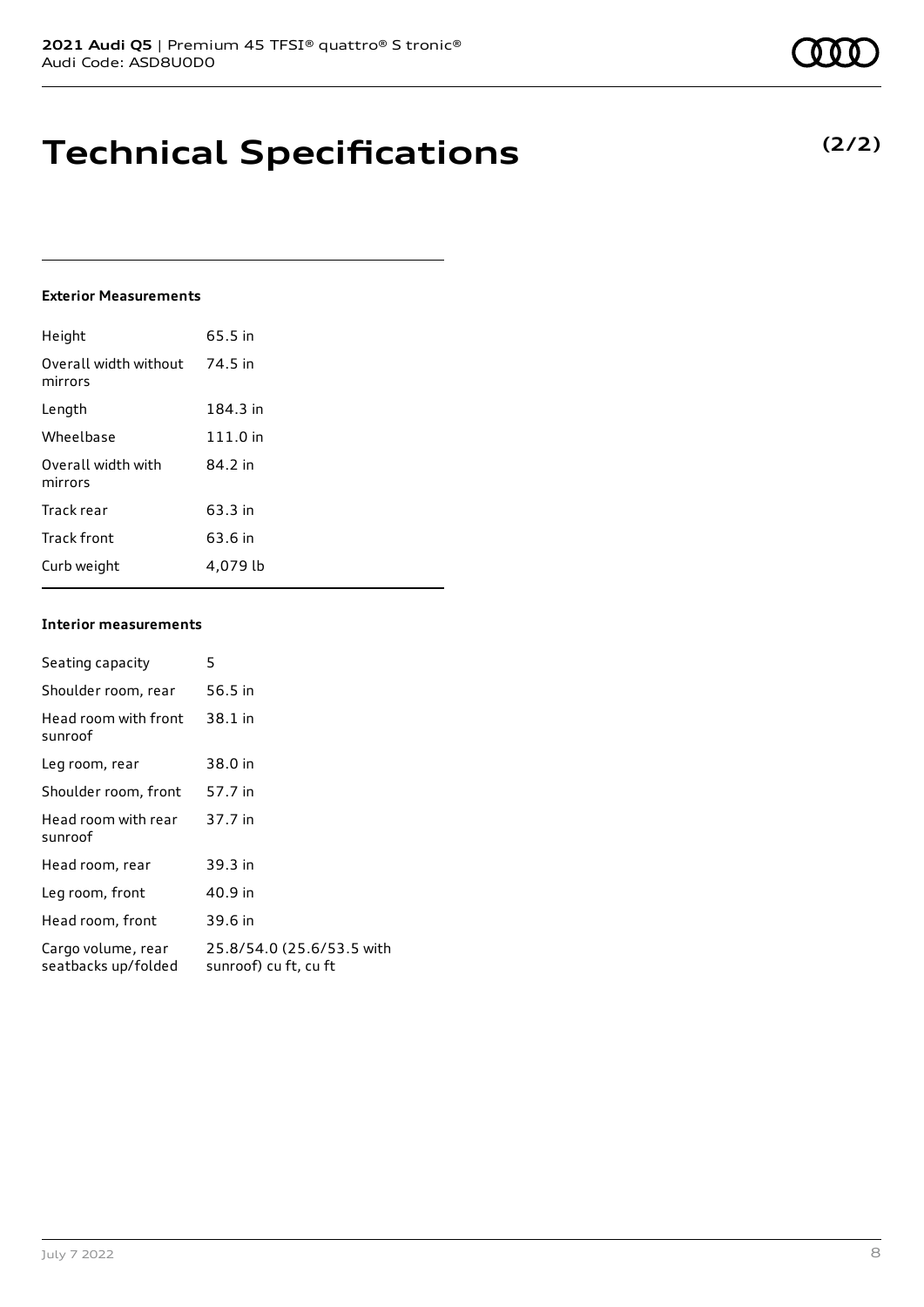### **Consumption- and emission**

#### **Consumption by NEDC**

| urban       | $23$ mpg |
|-------------|----------|
| extra-urban | 28 mpg   |
| combined    | $25$ mpg |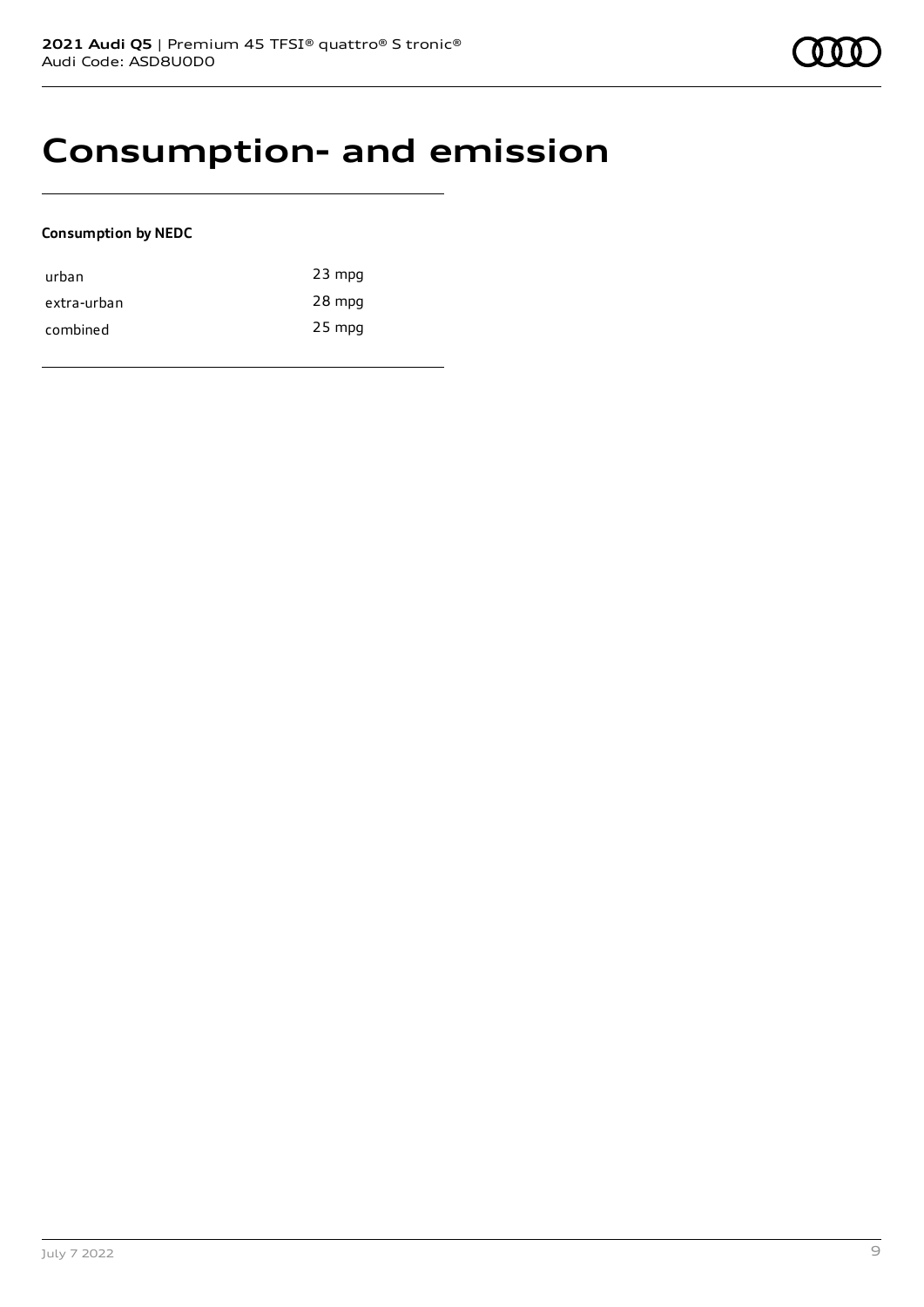

### **Contact**

Dealer **Flemington Audi**

213 Highway 202 08822 Flemington NJ

Phone: +19087822400 FAX: 9087828241

www: [https://www.flemingtonaudi.com](https://www.flemingtonaudi.com/)